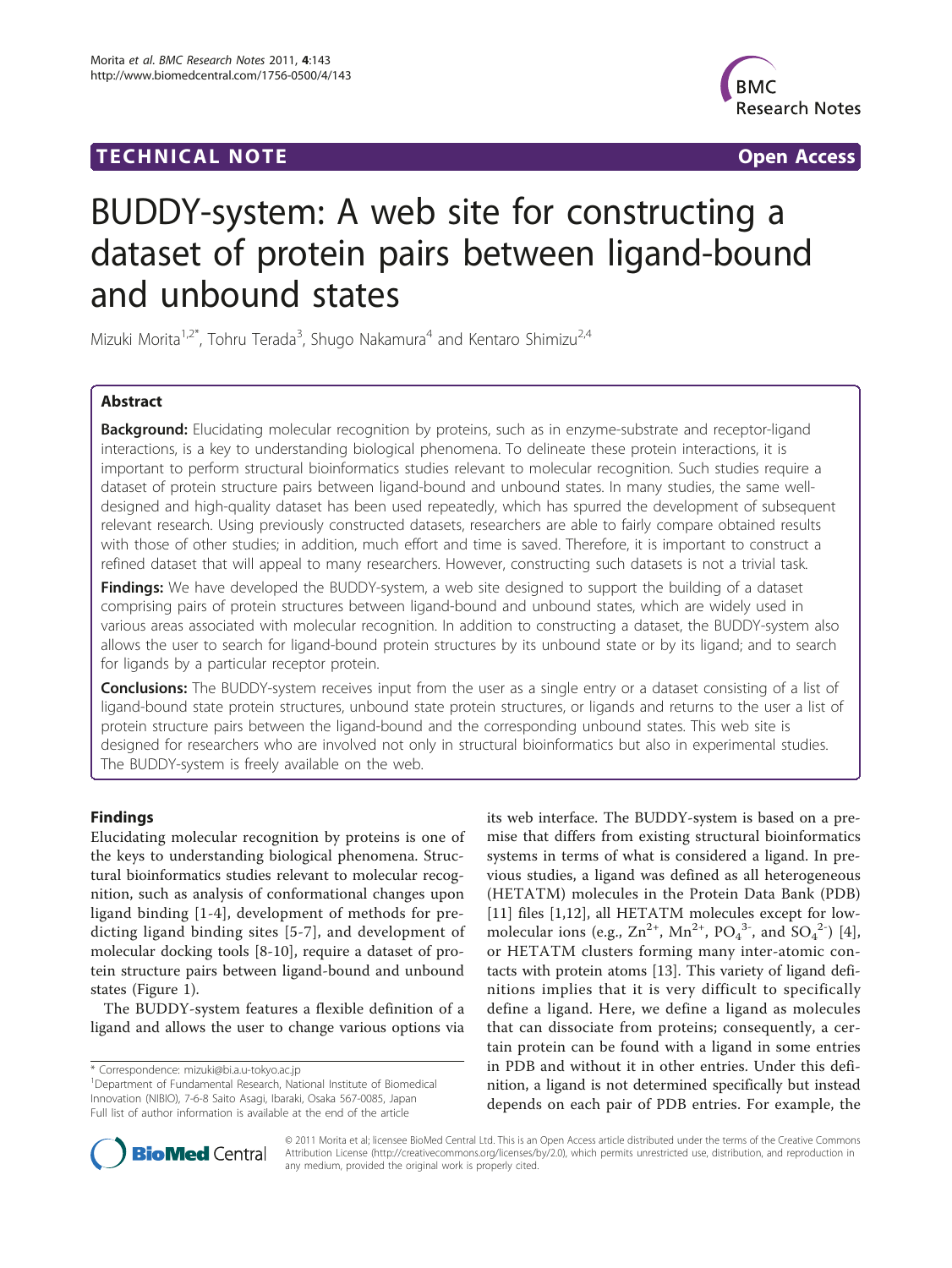<span id="page-1-0"></span>

structure of fructose-1,6-bisphosphatase (F16BPase) [\[14](#page-3-0)], which catalyzes the hydrolysis of d-fructose 1,6-bisphosphate (FBP) to d-fructose 6-phosphate (F6P) and phosphate (Pi), has been demonstrated several times in different binding states (Figure 2): F16BPase in free form ([PDB:2FBP]); with F6P in the active site ([PDB:1RDX]); with F6P and adenosine monophosphate (AMP) in the allosteric site ([PDB:1FBP]); and with F6P, AMP, and the anilinoquinazoline inhibitor (PFE) in the non-native allosteric site ([PDB:1KZ8]). If a ligand is defined specifically as "HETATM molecules except for low-molecular ions," [PDB:2FBP] would be reported as existing in the ligand-unbound state and all the others in the ligand-bound state. However, although [PDB:1RDX] exists in the ligand-bound state against [PDB:2FBP], it also exists in the ligand-unbound state against [PDB:1FBP] and [PDB:1KZ8]. Likewise, while [PDB:1FBP] is in the ligand-bound state against [PDB:2FBP] and [PDB:1RDX], it is also present in a ligand-unbound state against [PDB:1KZ8]. The flexible ligand definition in the BUDDY-system enables the user to obtain all possible ligand-bound and unbound state pairs of F16BPase.

We plan to implement more advanced search options in the future, such as protein sequence similarity search and chemical structure search from SMILES.

## Methods

The procedure for constructing a dataset of protein pairs between ligand-bound and unbound states (called bound/unbound-pairs) in the BUDDY-system consists of the following 3 steps: (1) finding all pairs of the same proteins or homologues in all the PDB entries to prepare an initial dataset, (2) screening bound/unbound-



pairs from the initial dataset to prepare a super dataset, and (3) finding suitable pairs for the user's request from the super dataset after the user submits a request (Figure [3\)](#page-2-0). The first 2 steps are carried out in advance, and the third step can be achieved after the user enters input data. The details are as follows. (1) The BUDDYsystem finds pairs of the same proteins or homologues from all of the PDB entries based on their sequence identity to prepare an initial dataset (the sequence identity threshold can be specified by the user via the web interface). Here, a chain shorter than  $N$  amino acids is defined as "a peptide chain" and is considered a ligand (N can be specified by the user via the web interface). This option is useful, especially when a protein has short amino acid chains that are essential for its function (e.g., insulin). (2) Next, the BUDDY-system screens the bound/unbound-pairs to prepare a super dataset from the initial dataset. Initially, the BUDDY-system compiles HETATM lists of both PDB entries in a pair, respectively. Here, when an HETATM molecule appears more than once in a PDB entry, it is listed only once in its HETATM list. Furthermore, HETATM molecules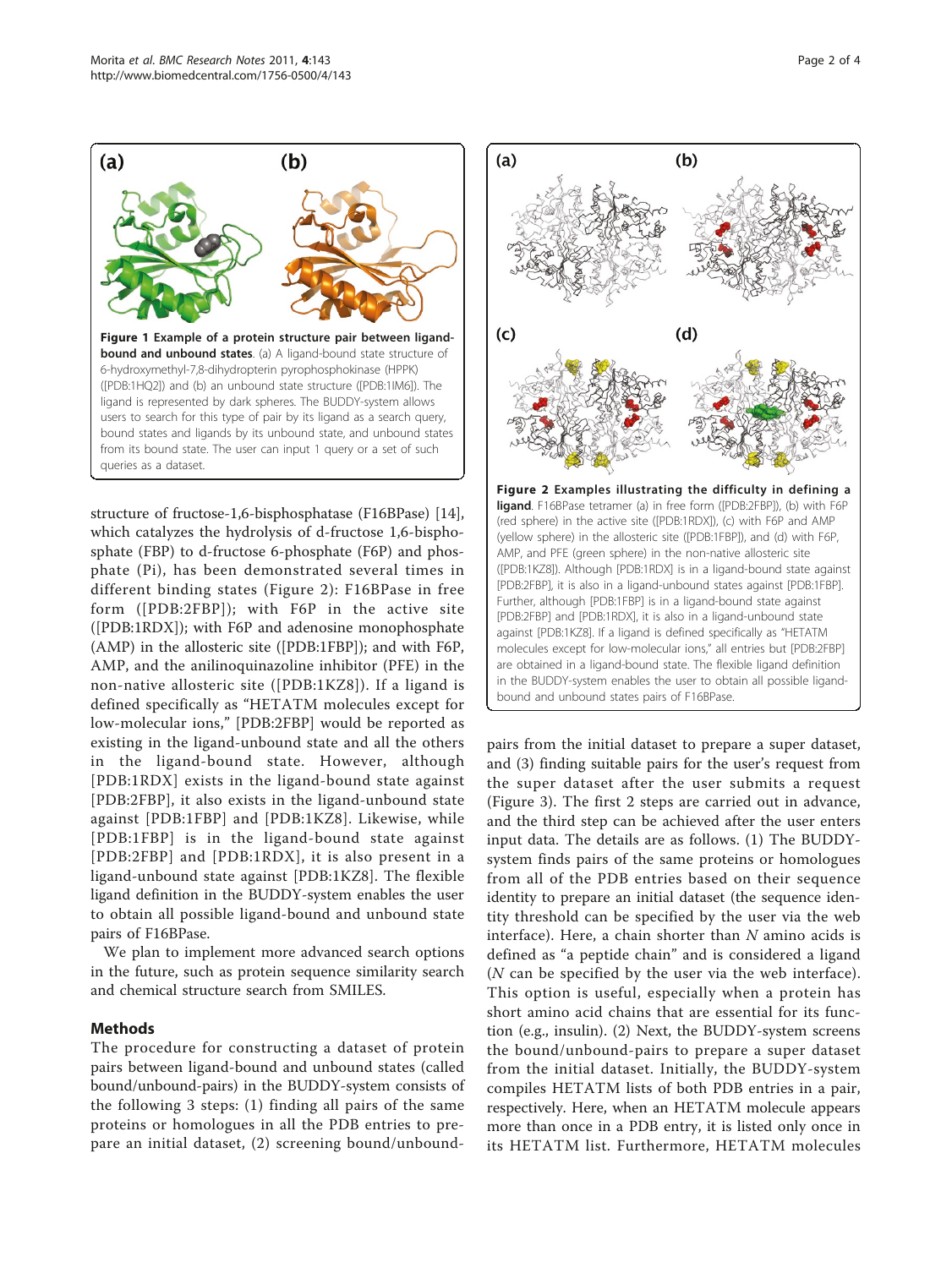<span id="page-2-0"></span>

selected from the super dataset after the user submits a request.

that are defined as "not considered as a ligand" will be excluded from the HETATM list. If the PDB file has chains shorter than N amino acids in the ATOM record (N can be decided by the user via the web interface), they are considered "peptide chains." The BUDDY-system then compares 2 HETATM lists and peptide chains from 2 PDB entries in a pair and judges whether this pair is a bound/unbound-pair in the following manner: (2-i) when the contents of 2 HETATM lists and peptide chains are identical, this pair is not regarded as a bound/unbound-pair; and (2-ii) when those are not identical, a pair is a bound/unbound-pair if 1 HETATM list is included in another list. (3) Finally, after the user inputs ligand-bound state protein structures, unbound state protein structures, or ligands into the BUDDY-system, bound/unbound-pairs that fit the user's request are selected from the super dataset and are returned to the user. The user can (3-i) upload their own datasets including a PDB ID list of ligand-bound state protein structures, unbound state protein structures, or a HETATM ID list of ligands; (3-ii) choose one of the readymade datasets of ligand-bound state protein structures, such as BindingDB [\[15](#page-3-0)] and PLD [\[16](#page-3-0)] (whose use of each has been generously permitted by the authors listed in references 14 and 15, respectively); or (3-iii) input one PDB ID of a ligand-bound state protein structure or an unbound state protein structure, or one HETATM ID of a ligand. The file formats of the input and output datasets are described on the BUDDY-

system website. The parameters that the user can select are the cut-off value of X-ray resolution, the sequence identity when making a bound/unbound-pair, and the definition of a peptide chain.

## Example Usage

Here, we show examples of using the BUDDY-system. Table 1 shows the results obtained from the BUDDYsystem when a list of PDB entries of ligand-bound state proteins, which were obtained from various databases or datasets available on the Internet, were input with the following default parameters: X-ray resolutions equal to or better than 2.5 Å were allowed, a sequence identity between ligand-bound and unbound state protein equal to 100% was used, and chains shorter than 30 amino acids were considered peptide ligands. In the example shown in Table 1, when PDB entries obtained from BindingDB were input, at least 1 corresponding unbound state entry was found for 484 of 1,485 input ligandbound state protein entries, and the number of total pairs was 4,629. Interestingly, at least 1 unbound state PDB entry was found for approximately 30% of the input ligand-bound state protein structures for any of the datasets in Table 1. Additionally, a large portion of these ligand-bound state structures was paired with only 1 corresponding unbound state protein structure. Although this number of returned pairs would increase or decrease depending on the parameters used, these examples in Table 1 demonstrate that a dataset of

|                                              | Table 1 Summary of the results obtained using the |  |
|----------------------------------------------|---------------------------------------------------|--|
| <b>BUDDY-system against various datasets</b> |                                                   |  |

| Input dataset <sup>a</sup> | Version <sup>b</sup> | The number of protein<br>structures |                       |                       |
|----------------------------|----------------------|-------------------------------------|-----------------------|-----------------------|
|                            |                      | Input <sup>c</sup>                  | Output A <sup>d</sup> | Output B <sup>e</sup> |
| AffinDB [17]               | 2008-03-17           | 476                                 | 157                   | 2,257                 |
| BindingDB [15]             | 2008-03-17           | 1,485                               | 484                   | 4,629                 |
| PDBbind [18]               | v2007                | 3,124                               | 996                   | 7,000                 |
| <b>PLD [16]</b>            | v1.3                 | 485                                 | 137                   | 1,277                 |
| CCDC/Astex Test Set [8]    | $\overline{a}$       | 305                                 | 91                    | 611                   |
| Astex Diverse Set [10]     |                      | 85                                  | 25                    | 170                   |
| Non-redundant <sup>f</sup> |                      | 4.544                               | 1.172                 | 7.901                 |

This table shows the results obtained from the BUDDY-system when various databases were input as lists of ligand-bound states proteins. Taking BindingDB as an example, when 1,485 PDB entries obtained from BindingDB were input as a ligand-bound state, at least 1 corresponding unbound state PDB entry was found for 484 of 1,485 input entries; a total of 4,629 pairs were obtained.

<sup>a</sup>Each input dataset contains a list of PDB entries of ligand-bound state proteins.

<sup>b</sup>The version of the input dataset or the date when the input dataset was downloaded.

<sup>c</sup>The number of ligand-bound state protein structures in each input dataset. <sup>d</sup>The number of unique proteins that were paired with at least one ligandunbound state entry by the BUDDY-system.

eThe number of total pairs.

f Union of all ligand-bound state protein datasets.